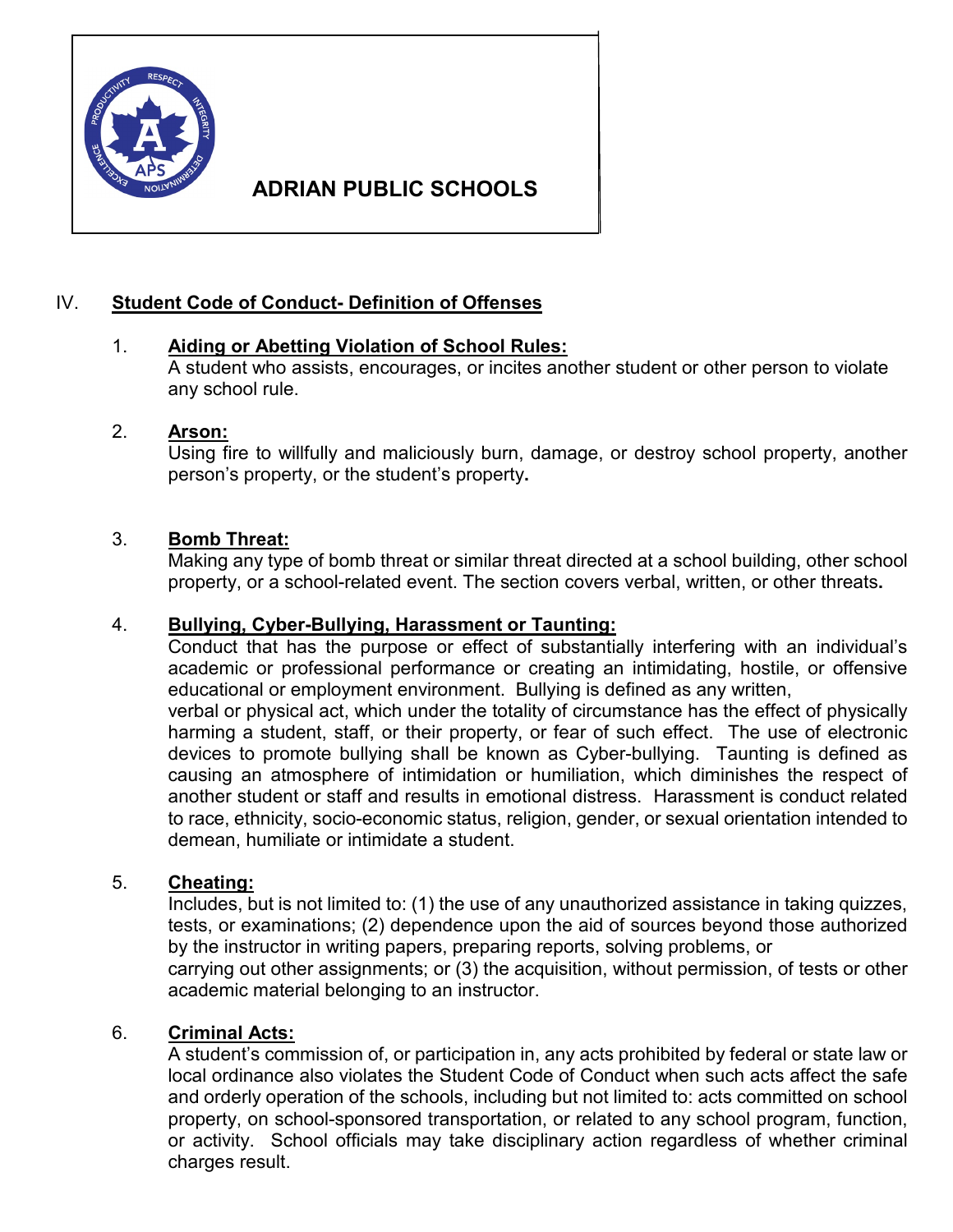# 7. **Criminal Sexual Conduct:**

Conduct that, in the opinion of the District, rises to the level of criminal sexual conduct that occurs on District property will result in permanent expulsion from all public schools in Michigan.

Conduct that rises to the level of criminal sexual conduct against another student that occurs off-campus and that results in a criminal plea, conviction, or adjudication for criminal sexual conduct will result in permanent expulsion from all public schools in Michigan. Conduct that, in the opinion of the District, rises to the level of criminal sexual conduct against another student that occurs off-campus without a plea, conviction, or adjudication may result in suspension or expulsion from the District.

# 8. **Detention Violations:**

Failure to serve detentions within the prescribed time.

# 9. **Disruptive Conduct:**

Conduct that substantially interferes with the educational process or the safe and orderly operation of the school.

# 10. **Dress/Student Attire, Violation Of:**

Students shall not wear clothing or accessories which interfere with the operation of the school or which impinge upon the general health, safety, and welfare of other students and school employees. Dress must follow the following guidelines:

- All shirts must have sleeves.
- Shorts/skirts must come down to the fingertip length when standing.
- Shirts must cover a student's back, chest, and stomach.
- Pants must be at worn hip level.
- No hats, caps, headscarves, head rags, bandanas, or sweatbands may be worn during the school day.
- No coats or jackets may be worn during the school day
- Articles of clothing, patches or buttons, or other clothing or accessories containing the following are prohibited:
	- 1. Obscene phrases
	- 2. Promoting alcohol, tobacco, drugs, or any substance illegal for minors
	- 3. Promoting violence, or containing "fighting words", incites violence, or constitutes a true threat of violence
	- 4. Any language, symbol, design, or image that is sexually explicit, indecent, or lewd.
	- 5. Contains abusive or vulgar language
	- 6. Urges a violation of law or school policy
	- 7. Otherwise substantially disrupts school operations
- No sleepwear such as pajama tops, bottoms, or slippers may be worn.
	- No dangerous jewelry such as spikes, chains, or bar rings should be worn at school.
	- **Shoes should be worn for safety.**

All students are expected to adhere to the policy. Inappropriately dressed students will be sent to an administrator for action and parents will be called for a change of clothes or to send the student home when necessary. Multiple or serious offenses may result in discipline.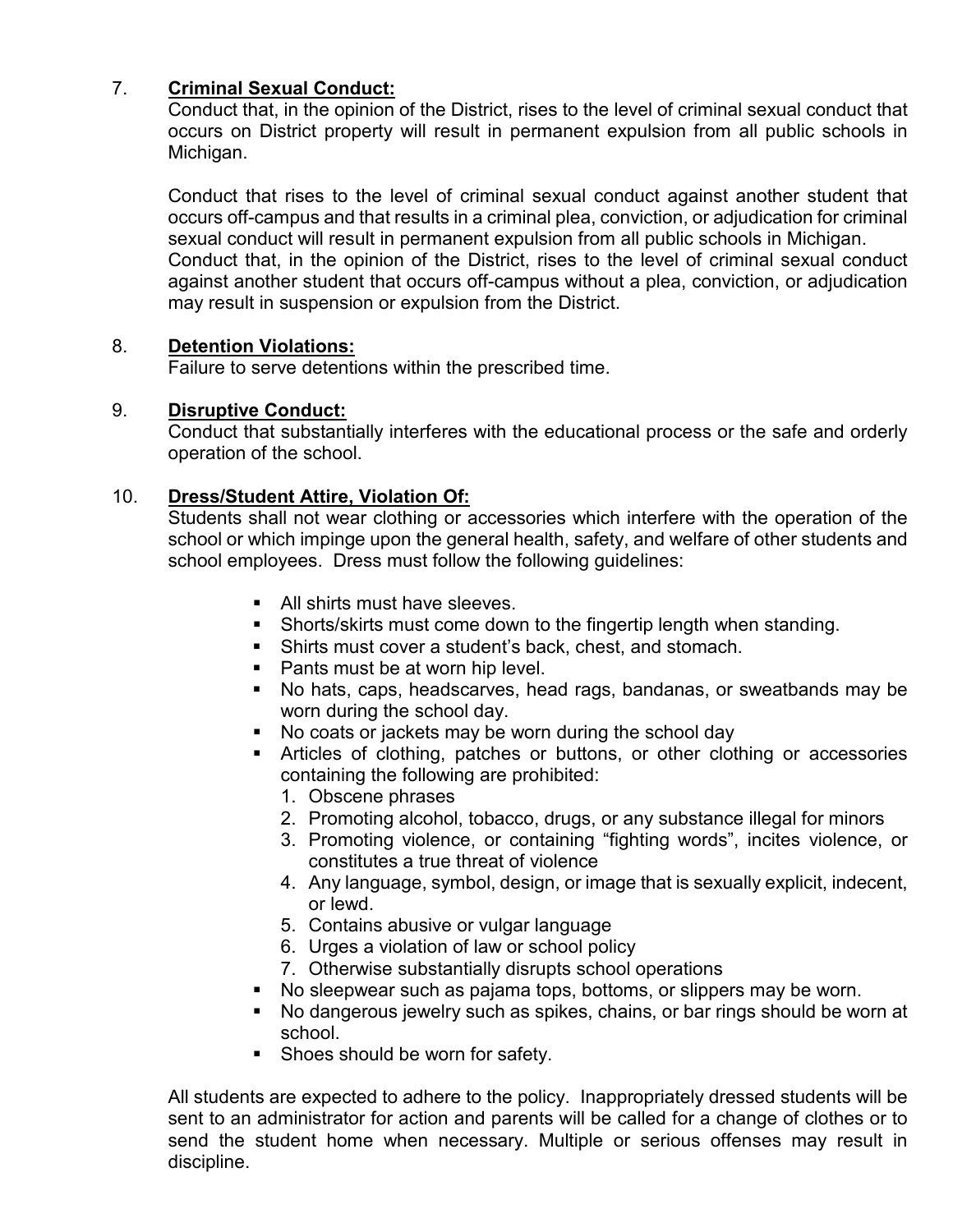# 11. **Drugs:**

See Illicit Substances.

# 12. **Electronics:**

Students may possess an electronic communication device on school premises, but may not use such a device from the time the first bell begins the academic day until the last bell rings to dismiss students at the end of the academic day. A high school student may possess an electronic communication device on school premises, but may not use such a device in a school building or on any part of Adrian Public Schools property being used for instruction. Electronic communication devices include, but not limited to: cellular phones, two-way radios or "walkie-talkies", personal digital assistants (PPDSs) with infrared or wireless communication capabilities, laptop computers with infrared or wireless communication capabilities; and/or calculators, smartwatches, or any other electronic device that may transmit or communicate via infrared and/or wireless technology. Entertainment systems such as music/video devices and personal game devices not used for educational purposes are not permissible during instructional time.

# 13. **Extortion:**

The solicitation of money or something of value from another student, regardless of the amount, in return for protection or in connection with a threat (implies or actual) to inflict harm. Blackmail or a similar malicious act, as prohibited by law, undertaken with the intent to compel the person so threatened to do or refrain from doing any act against his/her will.

# 14. **False Fire Alarm:**

Falsely alerting the fire department or school to a nonexistent fire.

# 15. **Falsification of Signatures or Forgery:**

To falsely make, alter, forge or counterfeit any writing, including electromagnetic data, or to impersonate another person over the telephone, i.e., attendance calls.

# 16. **Fighting:**

When two or more students are engaging or attempting to physically harm one another through force or violence.

# 17. **Fireworks or Other Explosive Material Possession And/or Use:**

A device made from explosive or flammable compositions used primarily for the purpose of producing a visible display or audible effect, or both, by combustion, deflagration, or detonation.

# 18. **Gambling:**

Participating in unlawful games of chance for the purpose of exchanging money or other items of value.

# 19. **Gang Related:**

Verbal and nonverbal behaviors, actions, clothing, or colors reasonably deemed to be gang-related by the school administration, in consultation with local law enforcement and/or other personnel or agencies with appropriate expertise in the area of gang behavior.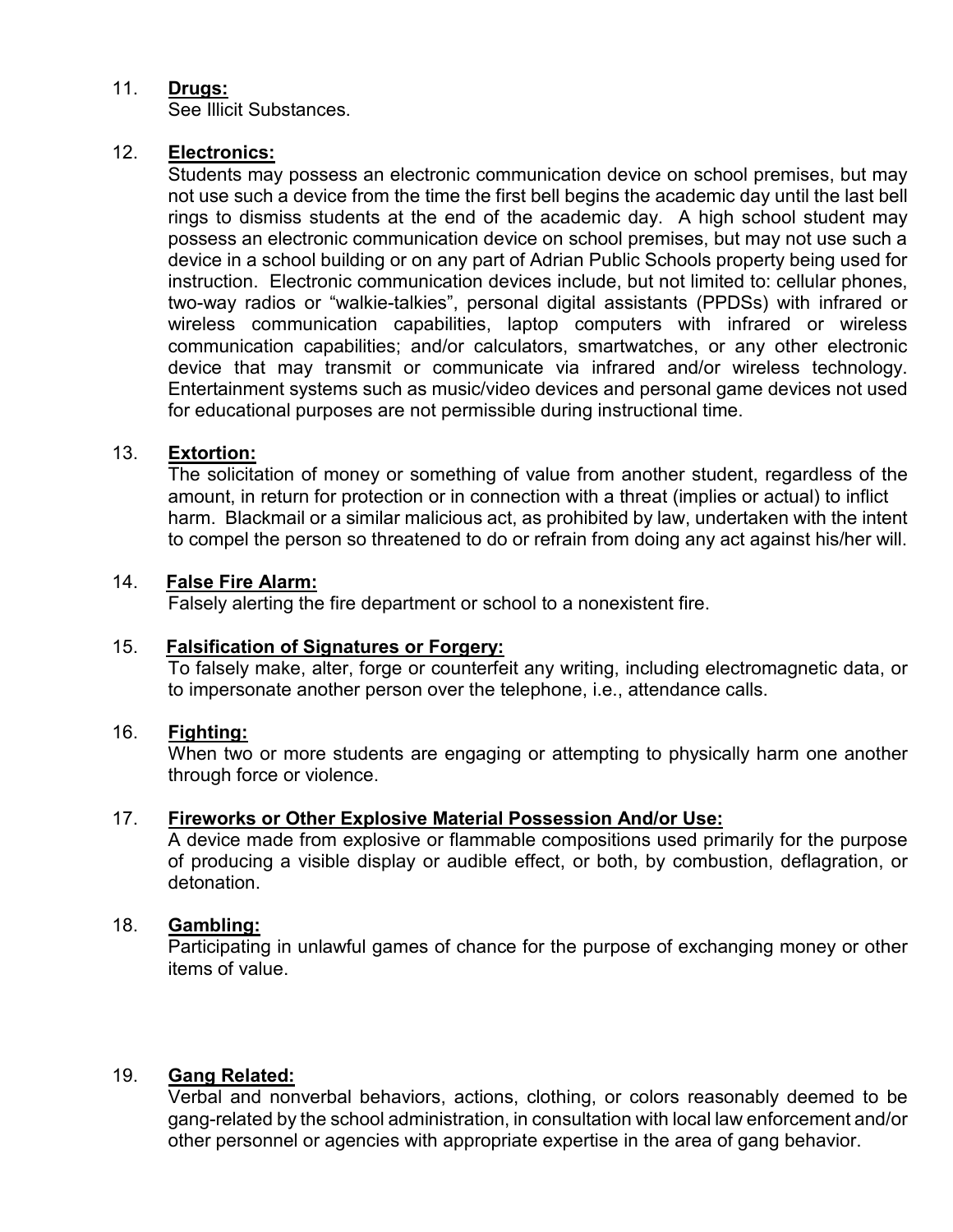# 20. **Gross Misconduct or Misbehavior:**

Any willful or malicious act directed at a student, school personnel, or school property, to the nontrivial detriment of the school district.

# 21. **Horseplay:**

Rough or boisterous play or pranks, done without anger or intent to injure or intimidate.

# 22. **Illicit Substances**:

The manufacture, distribution, sale, purchase, possession, use, or being under the influences of the following substances is prohibited: (1) Alcohol or any alcoholic beverage, including "non-alcoholic malt beverages," (2) Illicit drugs, including but not limited to those drugs described as a "controlled substance" under either state or general law and drugs or substances that are illegal for minors to possess; (3) Any abusable glue, aerosol or other chemical substance, including but not limited to petroleum distillates, lighter fluid, and reproduction fluid for inhalation;

(4) Any prescription or non-prescription drug, medicine, vitamin, or other chemicals, when not taken in accordance with the school district's authorized use of medication procedures, including, but not limited to aspirin, other pain relievers, stimulants, diet pills, multiple or other type vitamins, pep pills, no-doze pills, cough medicines, and syrups, cold medicines, laxatives, stomach or digestive remedies, depressants, and sleeping pills: (5) Steroids, human growth hormones or other performance-enhancing drugs; and (6) Substances purported to be illegal, abusive, or performance-enhancing, ie, "look-alike" substances.

# 23. **Inappropriate Show of Affection/Sexual Activity:**

The demonstration of affection toward another person has an appropriate time and place. Inappropriate display(s) of affection or physical contact (which may include embracing, kissing, or engaging in sexual activity) is not considered acceptable behavior.

# 24. **Indecent Exposure:**

Knowing or deliberate exposure of intimate body parts (including the genital area, groin, inner thigh, buttock, or breast), which may include engaging in sexual activity.

# 25. **Insubordination, Defiance of School Personnel's Authority:**

Refusal to comply with reasonable directives of school personnel.

# 26. **Interference:**

To intimidate, hinder or interrupt any official, employee, or volunteer of the Adrian Public Schools in the performance of his/her duty, or the exercise of his/her rights.

# 27. **Intimidation/Retaliation:**

Any physical or verbal intimidation of any witness to a school or legal violation.

# 28. **Littering:**

To knowing and without approval, dump, deposit, place, throw or leave litter (i.e. rubbish, refuse, waste material, garage, paper glass, cans, bottles, trash debris) on school property or school-affiliated transportation or at any school-sponsored activity.

# 29. **Loitering/Trespassing On School Property Or At School-Sponsor Events:**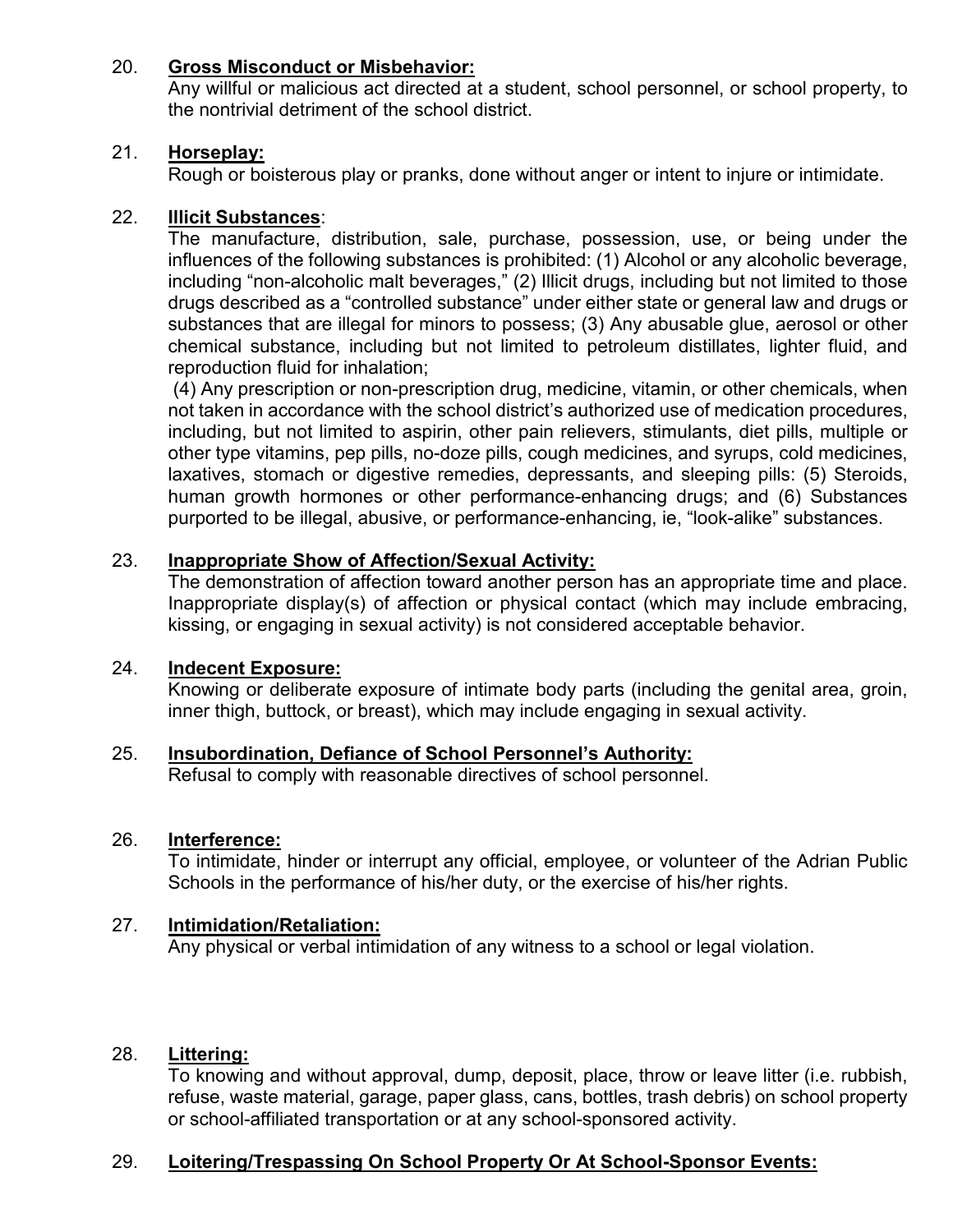Being on school grounds or in the school without authority or permission of school personnel. Students may not loiter after school or any school activity. This would include students who are in shortened programs or suspended.

# 30. **Off-Campus:**

The rules and policies of the Adrian Public Schools apply to any student who is on school property or school-affiliated transportation, who is in attendance at school or any schoolsponsored activity, or whose conduct at any time or place interferes with the operations, discipline, or general welfare of the school, regardless of location, date or time.

#### 31. **Paraphernalia:**

Various instruments and materials are commonly known to be intended for the use of, or preparation of, illicit substances as defined above. Such instruments would include pipes, water pipes, certain cigarette papers, apparatus used for rolling marijuana cigarettes, spoons used for the inhalation of cocaine, hypodermic syringes, and other similar materials. Because of the intended use implied by these implements, their manufacture, distribution, sale, use, or possession is prohibited.

#### 32. **Persistent Disobedience:**

Consistent violation of one or more rules, including repeated violations of minor rules, may be deemed persistent disobedience.

#### 33. **Physical Assault Against Employee, Volunteer, or Contractor:**

"Physical assault" means intentionally causing or attempting to cause physical harm to another through force or violence.

#### 34. **Physical Assault Against Another Pupil**

"Physical assault" means intentionally causing or attempting to cause physical harm to another through force or violence.

#### 35. **Physical or Verbal Altercation**:

If a student is threatening one or more students either verbally or physically in a manner of which could escalate to a fight.

#### 36. **Physical Contact:**

When a student makes physical contact without intent to injure or intimidate students or staff.

#### 37. **Plagiarism:**

Includes, but is not limited to, the use, whether by paraphrase or direct quotation, of the published or unpublished work of another person without full and clear acknowledgment It also includes the unacknowledged use of materials prepared by another person or agency engaged in selling term papers or other academic materials.

#### 38. **Pornography:**

May include, but not limited to, possession, distribution, transmission, or sales of pornographic materials. Pornographic materials can be defined as pictures, magazines, books, video, language, or images accessed on cell phones or the internet.

#### 39. **Possession Of A Firearm:**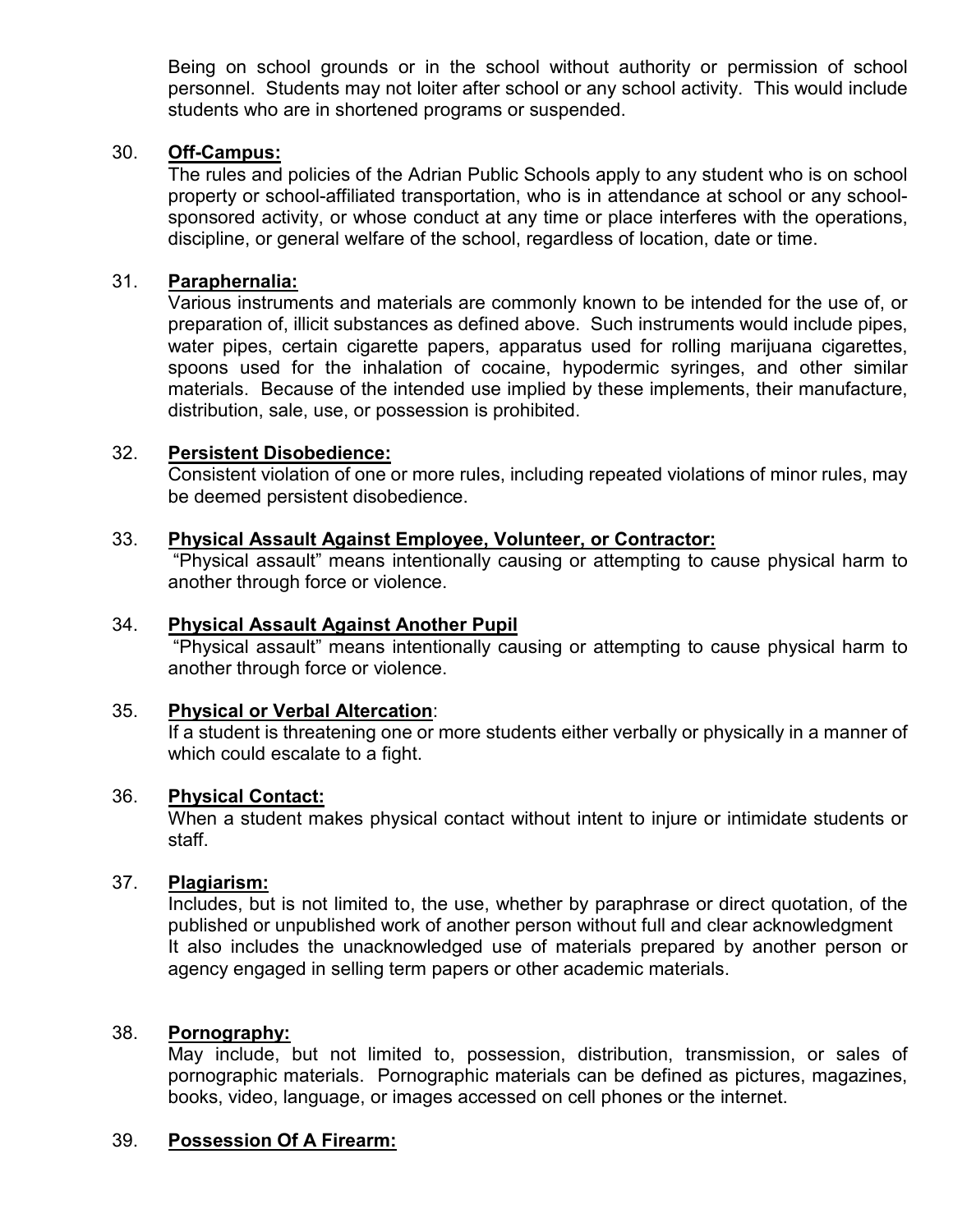Possession of any type of firearm on District property is strictly prohibited. "Firearm" means (1) any weapon (including a starter gun) which will or is designed to a or may readily be converted to expel a projectile by the action of an explosive; (2) the frame or receiver of any such weapon; (3) any firearm muffler or firearm silencer; (4) any destructive device.

# 40. **Possession Of A Dangerous Weapon (Other than a Firearm)**

"Dangerous weapon" means a firearm, dagger, dirk, stiletto, a knife with a blade over 3 inches in length, pocket knife opened by a mechanical device, iron bar, or brass knuckles.

# 41. **Profanity And/Or Obscenity:**

Language, pictures, caricature, and gestures are indecent, profane, obscene, vulgar, or otherwise inappropriate.

# 42. **Sexual Harassment:**

Sexual harassment shall consist of unwelcome or unsolicited sexual advances, requests for sexual favors, and other inappropriate verbal or physical conduct of a sexual nature. **For more information about the definition of sexual harassment, please see the District's Title IX.**

# 43. **Snowballs:**

Throwing snowballs on school premises is prohibited.

# 44. **Stalking:**

A willful course of conduct involving repeated or continuing harassment of another individual that would cause a reasonable person to feel terrorized, frightened, intimidated, threatened, harassed, or molested and that causes the victim to feel terrorized, frightened, intimidated, threatened, harassed, or molested. **Depending on the motivating factor, some stalking may also be sexual harassment prohibited by Title IX.** 

# 45. **Tardy:**

Presenting to school, class, or activity after its scheduled commencement time, without excuse or approval.

# 46. **Technology Abuse:**

Any violation of the District Technology Policy.

# 47. **Theft:**

The unauthorized taking or hiding of property belonging to another person; conspiring, aiding, or abetting in the unauthorized taking or hiding of property belonging to another person; or the unauthorized and willful possession of property belonging to another person.

#### 48. **Tobacco:**

The manufacture, distribution, purchase, sale possession, or use of any type of tobacco product (e.g, smoking, chewing, nasal, snuff) or tobacco paraphernalia (e.g, rolling paper, rolling machine, pipes, lighters, matches) is prohibited.

#### 49. **Truancy:**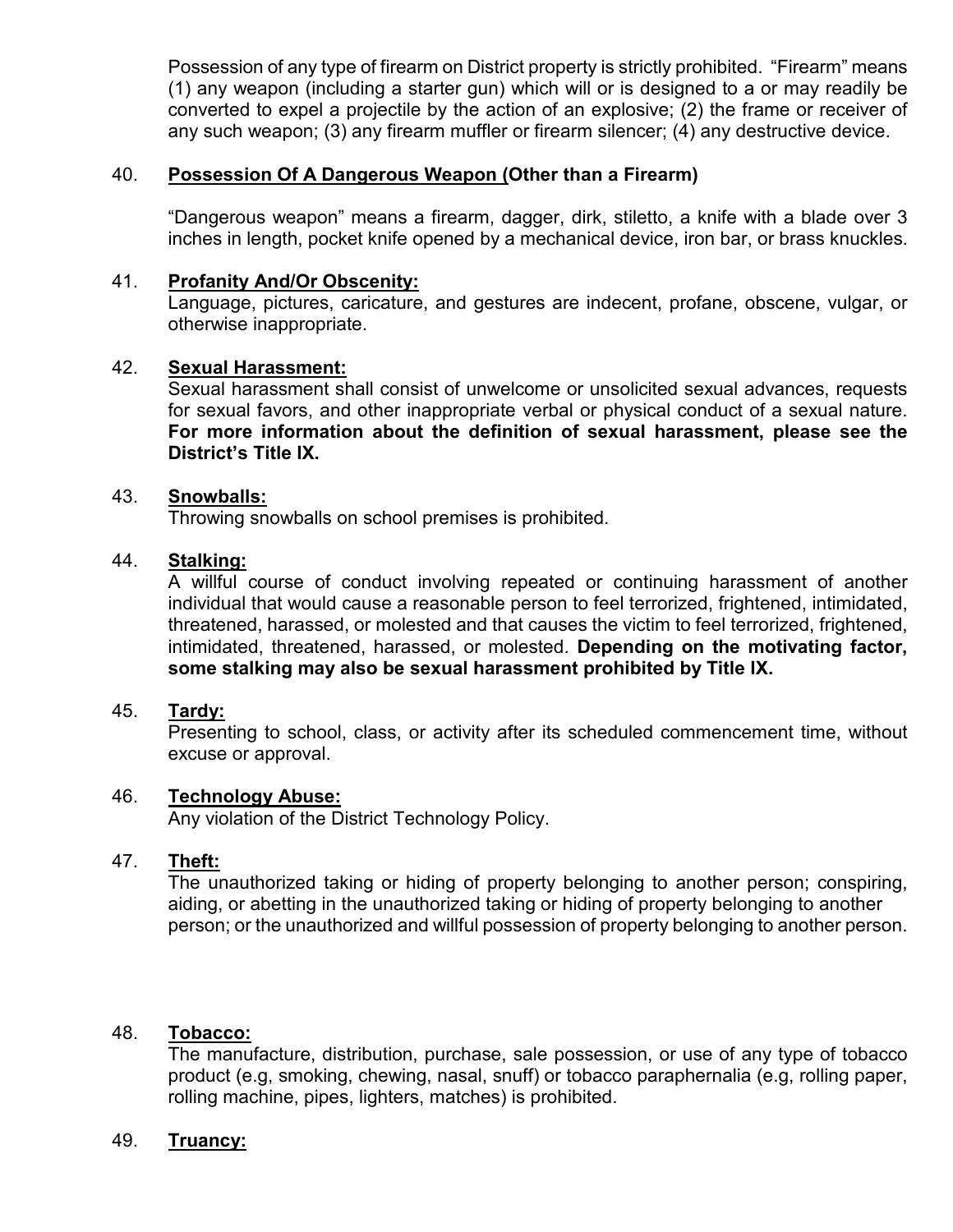The act of unauthorized absence from school or classes (including lunch and schoolrelated functions) for a specified period.

#### 50. **Vandalism/Destruction of Property:**

Willfully and maliciously destroying or injuring real, personal, or mixed property belonging to another.

#### 51. **Vaping:**

The manufacture, distribution, purchase, sale, possession, or use of any type of vaping and/or e-cigarette device and/or materials.

#### 52. **Vehicular Violations:**

Intentional violation of driving rules as given by Adrian High School.

### V. **Student Code of Conduct- Definitions of Consequences**

The use of corporal punishment is prohibited by state law. Below are possible disciplinary consequences that are commonly used to address student behavior. District administration will determine the appropriate consequences to address student behavior based on a variety of factors, including the severity of the offense.

#### **A . Conference**

Face to Face meetings or telephone conferences with the student, parents/guardians, and school personnel. (teacher and/or administrator)

#### **B. Contract** (student/parent/administration)

Contract developed by the student, parent/guardian, teacher, and/or administrator which outlines corrective steps to be taken by the student, and consequences if the student fails to comply.

# **C. Removal from Class**

The student is temporarily denied participation in a specific class, program, or school activity.

#### **D. Detention**

Detaining or holding back a student before/after school, or during lunch for a specific period.

#### **E. Expulsion**

"Expel" or "Expulsion" means a disciplinary removal from school for 60 or more days.

The Board may suspend or expel a student for an offense identified in the student code of conduct if the code of conduct states that the offense may result in suspension or expulsion. Before exercising this authority, the Board must consider all of the following factors: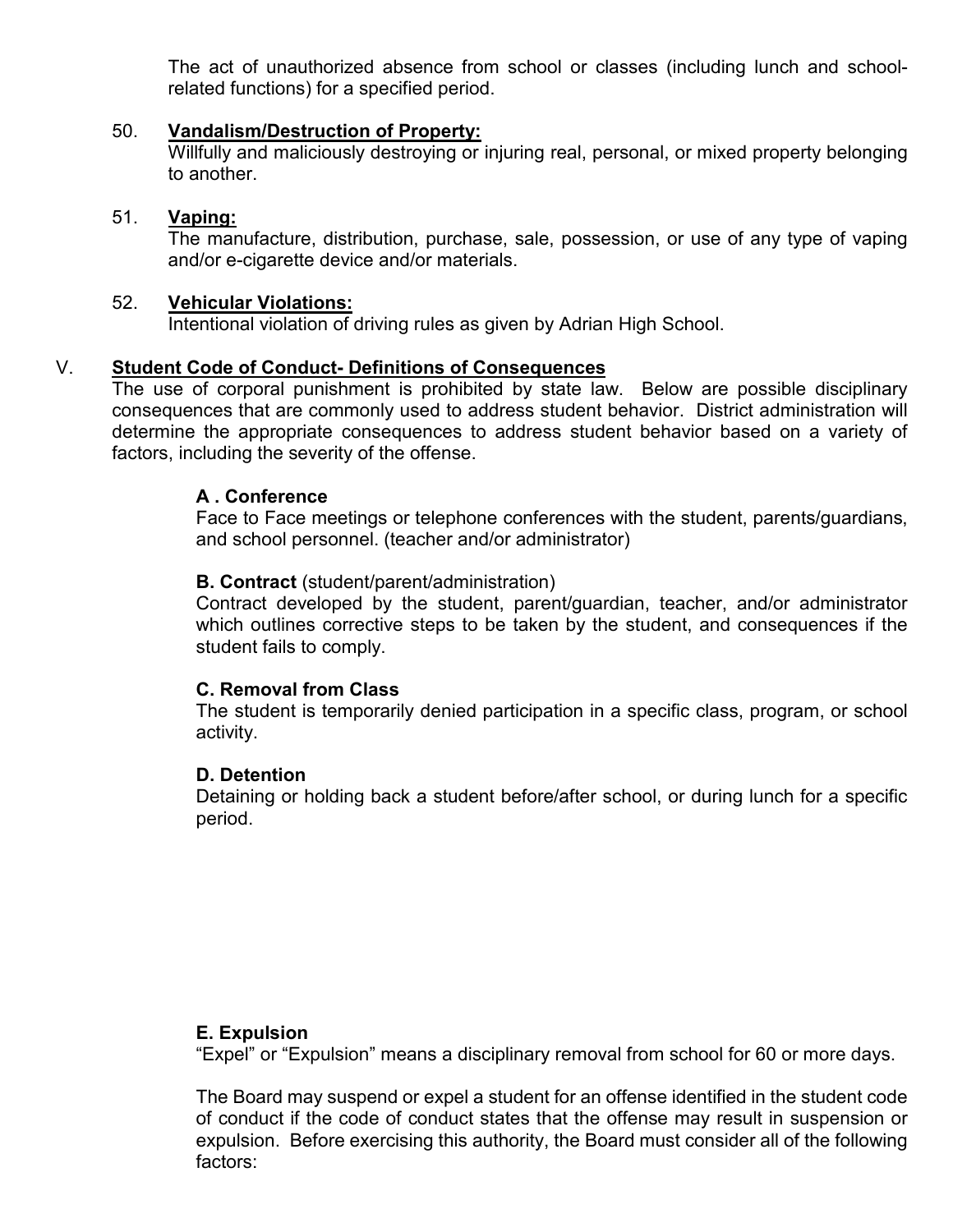- The student's age;
- The student's disciplinary history;
- **Whether the student has a disability;**
- **The seriousness of the behavior:**
- **Whether the behavior posed a safety risk;**
- Whether restorative practices are a better option; and
- **Whether lesser interventions would address the behavior.**

# **F. Out of School Suspension**

"Suspend" or "Suspension" means a disciplinary removal from school for less than 60 school days.

- The student's age;
- The student's disciplinary history;
- **Whether the student has a disability;**
- The seriousness of the behavior:
- **Whether the behavior posed a safety risk;**
- Whether restorative practices are a better option; and
- Whether lesser interventions would address the behavior.

# **G. In-School Suspension**

Temporary denial to a student of attendance in classes; suspension will be served in school.

# **H. Restorative Practices**

"Restorative Practices" means practices that emphasize repairing the harm to the victim and the school community caused by a student's misconduct.

# VI. Discipline Procedures

Nothing in this Section is intended, nor shall be applied, to diminish any rights under federal or state law of a pupil who has been determined to be eligible for special education programs and services.

**Below is a list of potential consequences for various offense levels. The information below is general and does not account for every situation. The administration reserves the right to impose more significant discipline for an offense if the particular circumstances, including the severity of the offense, warrant more significant discipline. Likewise, the District may determine that restorative practices are a better option than a disciplinary removal in a particular situation.**

# **Level 1**

- A. A conference with the parties involved will be held.
- B. At administrative discretion, any or all of the following consequences may be assigned:
	- 1. Warning
	- 2. Detention
	- 3. Parent Conference
	- 4. Alternative Discipline
	- 5. One (1) to three (3) school days for In-school Suspension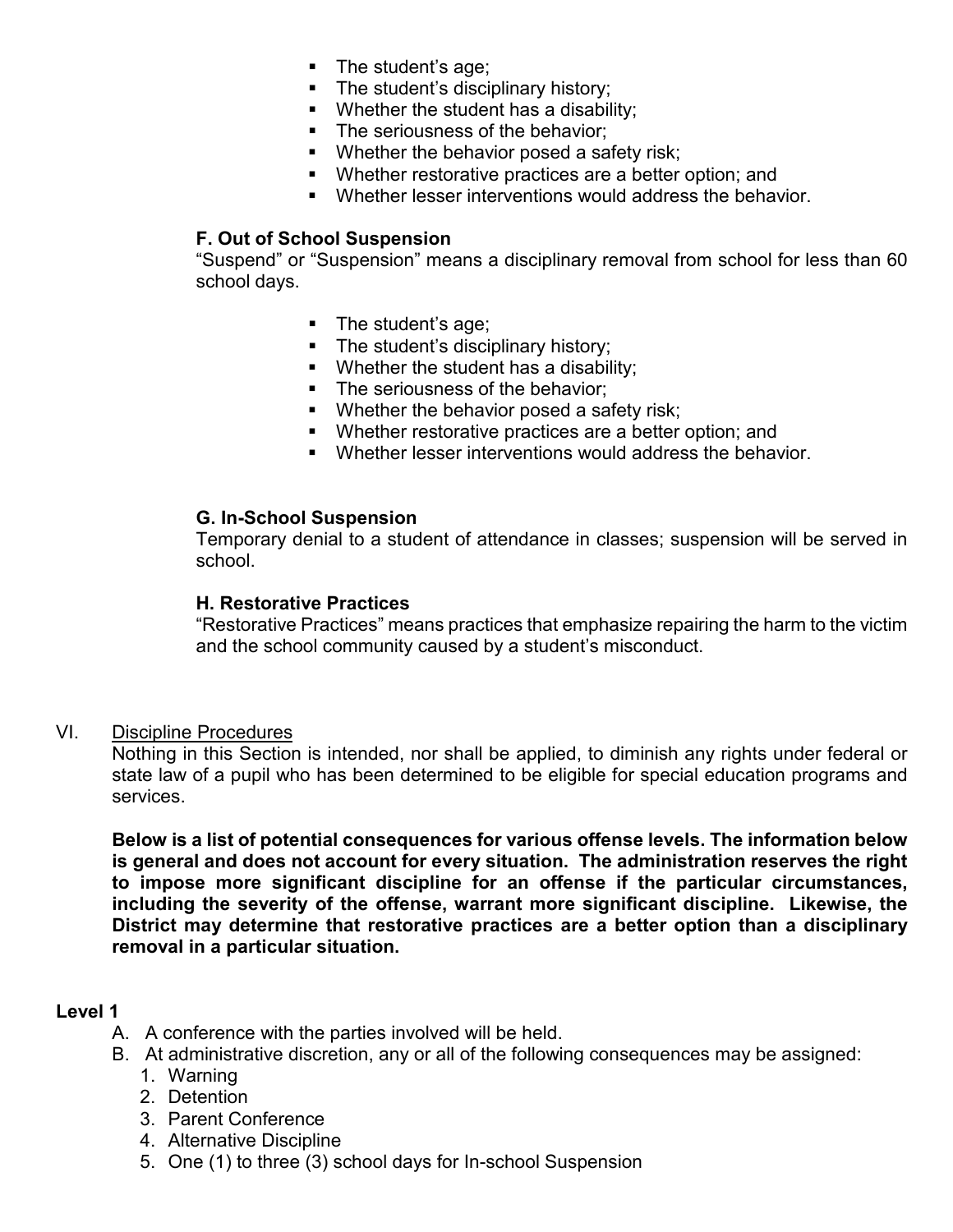- 6. One (1) to three (3) school days for Out-of-School Suspension
- 7. Parent contract agreement
- C. Parent (s) will be notified of the action taken.

# **Level 2**

- A. A conference with the parties involved will be held.
- B. At administrative discretion, any or all of the following consequences may be assigned:
	- 1. Detention/Removal from class
	- 2. Alternative discipline
	- 3. Up to five (5) school days for In-School Suspension
	- 4. Up to five (5) school days for Out-of-School Suspension
- C. Parents(s) will be notified of the action taken.

# **Level 3**

- A. A conference with the parties involved will be held.
- B. At administrative discretion, any or all of the following consequences may be assigned:
	- 1. Up to ten (10) school days for Out-of-School Suspension
	- 2. Alternative Discipline
	- 3. A referral to the appropriate police authorities, if criminal activity occurred
- C. Parent (s) will be notified of the action taken.

# **Level 4**

- A. A conference with the parties involved will be held.
- B. At administrative discretion, any or all of the following consequences may be assigned:
	- 1. Ten (10) school days for Out-of-School Suspension
	- 2. Alternative Discipline
	- 3. A recommendation for long-term suspension or expulsion, which may be referred to the Superintendent or Board, as appropriate.
	- 4. A referral to appropriate police authorities, If criminal activity occurred**.**
- C. Parent (s) will be notified of the action taken.

# **Level 5**

- A. A conference with the parties involved will be held.
- B. The following consequences will be assigned:
	- 1. A mandatory ten (10) school days Out-of-School Suspension
	- 2. Alternative Discipline
	- 3. A disciplinary hearing will be held. A recommendation for long-term suspension or expulsion will be sent to the Superintendent of Schools for presentation to the Board of Education.
- C. Parent (s) will be notified of the action taken.

# **Reinstatement Following Suspension or Expulsion**

It is the policy of the Board to consider a petition for reinstatement from an expelled student and the parent/guardian and to follow the requirements of sections 1311 and 1311a of the Revised School Code. Consequence levels are based upon the grade level of the offending student. The administration has the option to increase or decrease from the guidelines below based on the severity of the offense and other pertinent factors of the situation.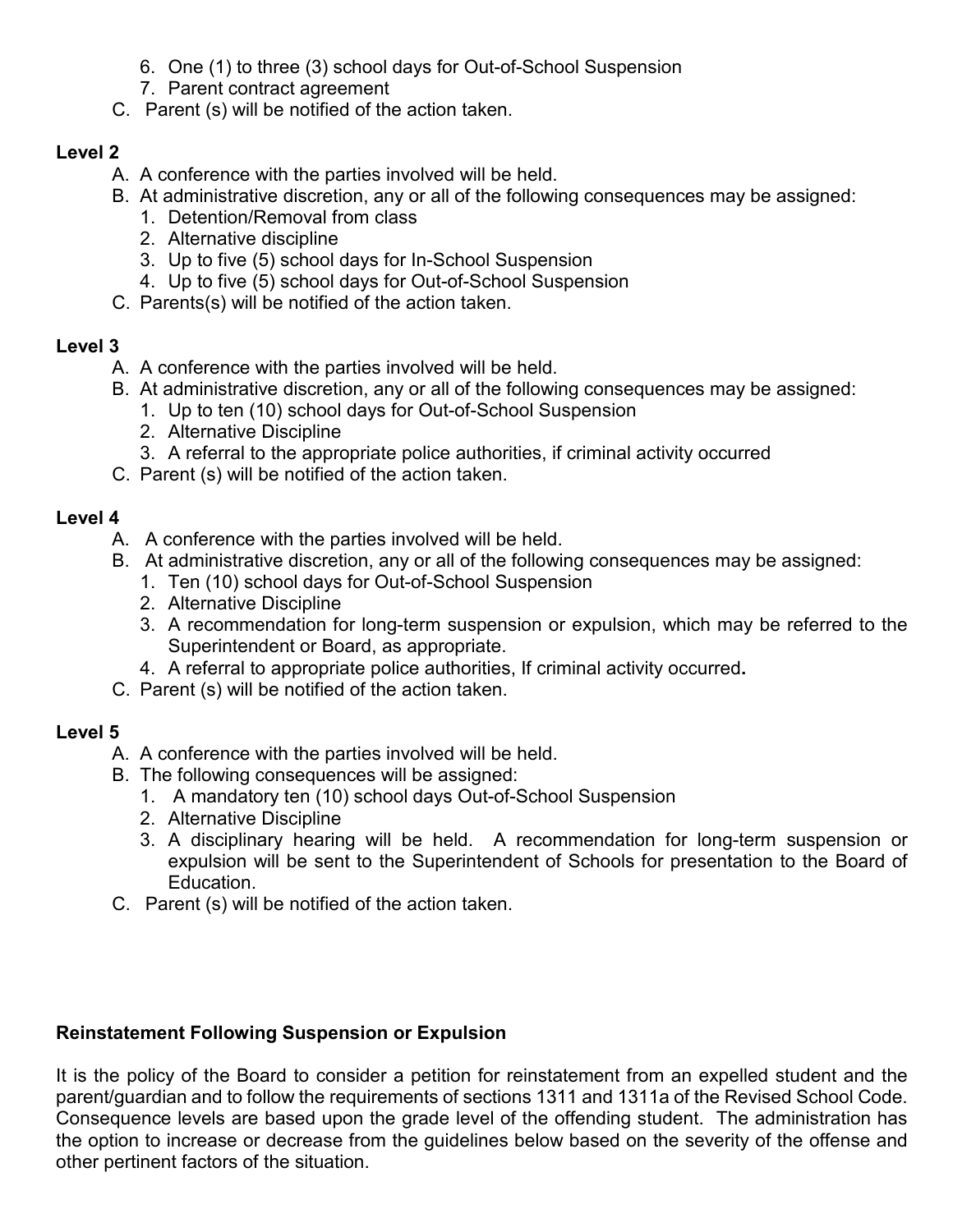| <b>Offense</b>                     | Occurrence                |  |  | <b>High</b>                  | <b>Middle</b>                | Elementary                                  |
|------------------------------------|---------------------------|--|--|------------------------------|------------------------------|---------------------------------------------|
| Aiding or Abetting Violation of    | 1 <sup>st</sup> Violation |  |  |                              | 1                            |                                             |
| <b>School Rules</b>                | 2 <sup>nd</sup> Violation |  |  |                              | 1                            | 1                                           |
|                                    | 3rd Violation             |  |  | $\overline{\mathbf{c}}$      | $\mathbf 2$                  |                                             |
|                                    | 4 <sup>th</sup> Violation |  |  | 3                            | $\overline{\mathbf{c}}$      | $\frac{2}{5}$                               |
| Arson                              | 1 <sup>st</sup> Violation |  |  | $\overline{\mathbf{5}}$      | $\overline{\mathbf{5}}$      |                                             |
|                                    |                           |  |  |                              |                              |                                             |
| <b>Bomb Threat</b>                 | 1 <sup>st</sup> Violation |  |  | 4                            | 4                            | $\mathbf{3}$                                |
|                                    | 2 <sup>nd</sup> Violation |  |  | 5                            | 5                            | $\overline{\mathbf{4}}$                     |
|                                    | 3rd Violation             |  |  |                              |                              | 5                                           |
|                                    |                           |  |  |                              |                              |                                             |
| Bullying/Cyber-                    | 1 <sup>st</sup> Violation |  |  | $\boldsymbol{2}$             | $\mathbf{1}$                 | $\mathbf{1}$                                |
| Bullying/Harassment/Taunting       | 2 <sup>nd</sup> Violation |  |  | 3                            | $\mathbf{2}$                 | $\mathbf{1}$                                |
|                                    | 3rd Violation             |  |  |                              | $\overline{\mathbf{c}}$      | $\overline{\mathbf{c}}$                     |
|                                    | 4 <sup>th</sup> Violation |  |  |                              | 3                            | $\overline{\mathbf{c}}$                     |
| Cheating                           | 1 <sup>st</sup> Violation |  |  | 1                            | $\mathbf{1}$                 | $\mathbf{1}$                                |
|                                    | 2 <sup>nd</sup> Violation |  |  | $\mathbf 2$                  | $\frac{2}{2}$                | $\mathbf{1}$                                |
|                                    | 3 <sup>rd</sup> Violation |  |  | $\frac{2}{3}$                |                              | $\frac{2}{2}$                               |
|                                    | 4 <sup>th</sup> Violation |  |  |                              | $\overline{\mathbf{3}}$      |                                             |
| Criminal Acts                      | 1 <sup>st</sup> Violation |  |  |                              |                              |                                             |
|                                    | 2 <sup>nd</sup> Violation |  |  | $\boldsymbol{2}$             | $\boldsymbol{2}$             | 1                                           |
|                                    | 3rd Violation             |  |  | 3<br>$\overline{\mathbf{4}}$ | 3                            | $\boldsymbol{2}$<br>$\overline{\mathbf{3}}$ |
|                                    | 4 <sup>th</sup> Violation |  |  |                              | 4                            | $\overline{\mathbf{4}}$                     |
| <b>Criminal Sexual Conduct</b>     | 1 <sup>st</sup> Violation |  |  | 5                            | 5<br>$\overline{\mathbf{5}}$ | $\overline{\overline{\overline{5}}}$        |
|                                    |                           |  |  |                              |                              |                                             |
|                                    |                           |  |  |                              |                              |                                             |
|                                    |                           |  |  |                              |                              |                                             |
| <b>Detention Violations</b>        | <sup>1st</sup> Violation  |  |  | $\mathbf{1}$                 | $\mathbf{1}$                 | 1                                           |
|                                    | 2 <sup>nd</sup> Violation |  |  |                              | $\mathbf{1}$                 |                                             |
|                                    | 3rd Violation             |  |  | $\mathbf 2$                  |                              |                                             |
|                                    | 4 <sup>th</sup> Violation |  |  | $\mathbf 2$                  | 1                            |                                             |
| Disruptive Conduct                 | 1 <sup>st</sup> Violation |  |  | $\mathbf{1}$                 | $\mathbf{1}$                 | $\mathbf{1}$                                |
|                                    | 2 <sup>nd</sup> Violation |  |  | $\boldsymbol{2}$             | 1                            |                                             |
|                                    | 3rd Violation             |  |  | $\overline{\mathbf{3}}$      | 3                            | 3                                           |
|                                    | 4 <sup>th</sup> Violation |  |  | 4                            | 3                            | 3                                           |
| Dress/Student Attire, Violation of | 1 <sup>st</sup> Violation |  |  |                              |                              |                                             |
|                                    | 2 <sup>nd</sup> Violation |  |  |                              | 1                            |                                             |
|                                    | 3rd Violation             |  |  | $\boldsymbol{2}$             | $\mathbf{1}$                 |                                             |
|                                    | 4 <sup>th</sup> Violation |  |  | $\overline{2}$               | $\overline{2}$               | $\mathbf{1}$                                |
|                                    |                           |  |  |                              |                              |                                             |
| Driving/Parking Violations         | 1 <sup>st</sup> Violation |  |  | <b>See</b>                   |                              |                                             |
|                                    | 2 <sup>nd</sup> Violation |  |  | handbook                     |                              |                                             |
|                                    | 3rd Violation             |  |  | for                          |                              |                                             |
|                                    | 4 <sup>th</sup> Violation |  |  | consequences                 |                              |                                             |
| Drugs: See Illicit Substances      |                           |  |  |                              |                              |                                             |
| Electronics                        | 1 <sup>st</sup> Violation |  |  | 1                            | 1                            | 1                                           |
|                                    | 2 <sup>nd</sup> Violation |  |  |                              |                              |                                             |
|                                    | 3rd Violation             |  |  | 2                            | 1                            | 1                                           |
|                                    | 4 <sup>th</sup> Violation |  |  | $\overline{\mathbf{c}}$      |                              | 1                                           |
| Extortion                          | 1 <sup>st</sup> Violation |  |  | $\overline{\mathbf{c}}$      | $\mathbf 2$                  | $\mathbf{1}$                                |
|                                    | 2 <sup>nd</sup> Violation |  |  | 3                            | 3                            | $\boldsymbol{2}$                            |
|                                    | 3rd Violation             |  |  | 4                            | 3                            | $\boldsymbol{2}$                            |
|                                    | 4 <sup>th</sup> Violation |  |  | 5                            | 4                            | $\overline{\mathbf{3}}$                     |
|                                    |                           |  |  |                              |                              |                                             |
| False Fire Alarm                   | 1 <sup>st</sup> Violation |  |  | $\overline{\mathbf{4}}$      | $\mathbf{3}$                 | $\overline{\mathbf{3}}$                     |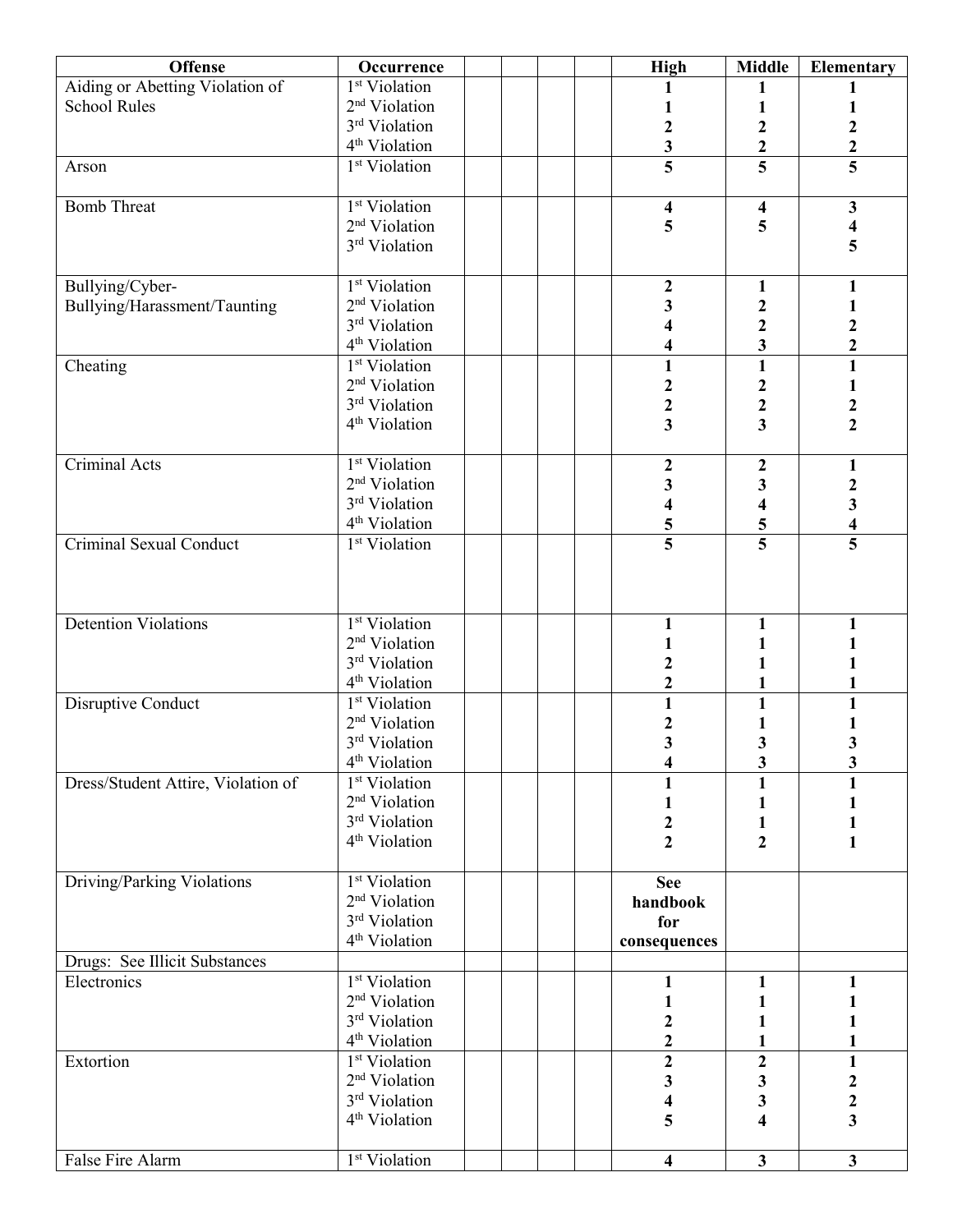|                                        | $2nd$ Violation                            |  |  | 5                       | 3                                           | 3                       |
|----------------------------------------|--------------------------------------------|--|--|-------------------------|---------------------------------------------|-------------------------|
|                                        | 3rd Violation                              |  |  |                         | 4                                           |                         |
|                                        | 4 <sup>th</sup> Violation                  |  |  |                         | 5                                           | 5                       |
|                                        |                                            |  |  |                         |                                             |                         |
| <b>Offense</b>                         | Occurrence                                 |  |  | <b>High</b>             | <b>Middle</b>                               | Elementary              |
| Falsification of Signatures or Forgery | 1 <sup>st</sup> Violation                  |  |  |                         | 1                                           |                         |
|                                        | 2 <sup>nd</sup> Violation                  |  |  | 2                       |                                             |                         |
|                                        | 3 <sup>rd</sup> Violation                  |  |  | 3                       |                                             |                         |
|                                        | 4 <sup>th</sup> Violation                  |  |  |                         |                                             |                         |
| Fighting                               | 1 <sup>st</sup> Violation                  |  |  | 3                       | $\mathbf{1}$                                | 1                       |
|                                        | 2 <sup>nd</sup> Violation                  |  |  | 4                       | $\mathbf 2$                                 |                         |
|                                        | 3 <sup>rd</sup> Violation                  |  |  | 5                       | 3                                           | $\boldsymbol{2}$        |
|                                        | 4 <sup>th</sup> Violation                  |  |  |                         | 4                                           | $\overline{\mathbf{3}}$ |
| Fireworks or Other Explosive           | 1 <sup>st</sup> Violation                  |  |  | 4                       | 3                                           | $\mathbf{3}$            |
| Material, possession, and/or use       | 2 <sup>nd</sup> Violation                  |  |  | 5                       | 3                                           | 3                       |
|                                        | 3rd Violation                              |  |  |                         | 4                                           |                         |
|                                        | 4 <sup>th</sup> Violation                  |  |  |                         | 5                                           | 4                       |
| Gambling                               | 1 <sup>st</sup> Violation                  |  |  | $\boldsymbol{2}$        | $\overline{2}$                              | $\mathbf{1}$            |
|                                        | 2 <sup>nd</sup> Violation                  |  |  | 3                       | $\mathbf{2}$                                |                         |
|                                        | 3 <sup>rd</sup> Violation                  |  |  | 4                       | 3                                           |                         |
|                                        | 4 <sup>th</sup> Violation                  |  |  | 5                       | 4                                           |                         |
| <b>Gang Related</b>                    | 1 <sup>st</sup> Violation                  |  |  | $\mathbf{1}$            | $\mathbf{1}$                                | 1                       |
|                                        | 2 <sup>nd</sup> Violation                  |  |  |                         | 1                                           | 1                       |
|                                        | 3rd Violation                              |  |  | $\overline{2}$          | $\overline{\mathbf{c}}$                     | $\boldsymbol{2}$        |
|                                        | 4 <sup>th</sup> Violation                  |  |  | 3                       | 3                                           | $\overline{\mathbf{c}}$ |
| <b>Gross Misconduct or Misbehavior</b> | 1 <sup>st</sup> Violation                  |  |  | $\overline{\mathbf{4}}$ | $\overline{\mathbf{4}}$                     | $\overline{\mathbf{4}}$ |
|                                        | 2 <sup>nd</sup> Violation                  |  |  | 5                       | 5                                           | 5                       |
|                                        | 3rd Violation                              |  |  |                         |                                             |                         |
|                                        | 4 <sup>th</sup> Violation                  |  |  |                         |                                             |                         |
| Horseplay                              | 1 <sup>st</sup> Violation                  |  |  |                         | 1                                           |                         |
|                                        | 2 <sup>nd</sup> Violation                  |  |  |                         |                                             |                         |
|                                        | 3 <sup>rd</sup> Violation                  |  |  | 2                       |                                             |                         |
|                                        | 4 <sup>th</sup> Violation                  |  |  | 3                       | 2                                           | $\mathbf 2$             |
| Illicit Substances: manufacture,       | 1 <sup>st</sup> Violation                  |  |  | $\overline{\mathbf{3}}$ | $\overline{\mathbf{3}}$                     | $\overline{\mathbf{3}}$ |
| distribution, sale, purchase,          | 2 <sup>nd</sup> Violation                  |  |  | 4                       | 4                                           | 3                       |
| possession, use, or being under the    | 3 <sup>rd</sup> Violation                  |  |  | 5                       |                                             |                         |
| influences of the following substances | 4 <sup>th</sup> Violation                  |  |  |                         | 5                                           | 5                       |
| is prohibited: alcohol, illicit drugs, |                                            |  |  |                         |                                             |                         |
| abusable glue, aerosol, or other       |                                            |  |  |                         |                                             |                         |
| chemical substance for inhalation,     |                                            |  |  |                         |                                             |                         |
| prescription or non-prescription drug, |                                            |  |  |                         |                                             |                         |
| medicine, vitamin, steroids, human     |                                            |  |  |                         |                                             |                         |
| growth hormones or other               |                                            |  |  |                         |                                             |                         |
| performance-enhancing drugs, or        |                                            |  |  |                         |                                             |                         |
| look-alike substances                  |                                            |  |  |                         |                                             |                         |
| Inappropriate Show of                  | 1 <sup>st</sup> Violation                  |  |  |                         | 1                                           |                         |
| Affection/Sexual Activity              | 2 <sup>nd</sup> Violation<br>3rd Violation |  |  |                         | 1                                           |                         |
|                                        | 4 <sup>th</sup> Violation                  |  |  | 2<br>$\overline{2}$     | $\boldsymbol{2}$<br>$\overline{\mathbf{2}}$ |                         |
|                                        | 1 <sup>st</sup> Violation                  |  |  | $\overline{2}$          | $\mathbf{1}$                                | $\mathbf{1}$            |
| <b>Indecent Exposure</b>               | 2 <sup>nd</sup> Violation                  |  |  | 3                       | $\boldsymbol{2}$                            |                         |
|                                        | 3rd Violation                              |  |  | 3                       | $\boldsymbol{2}$                            | $\boldsymbol{2}$        |
|                                        | 4 <sup>th</sup> Violation                  |  |  | 4                       | 3                                           | 3                       |
|                                        |                                            |  |  |                         |                                             |                         |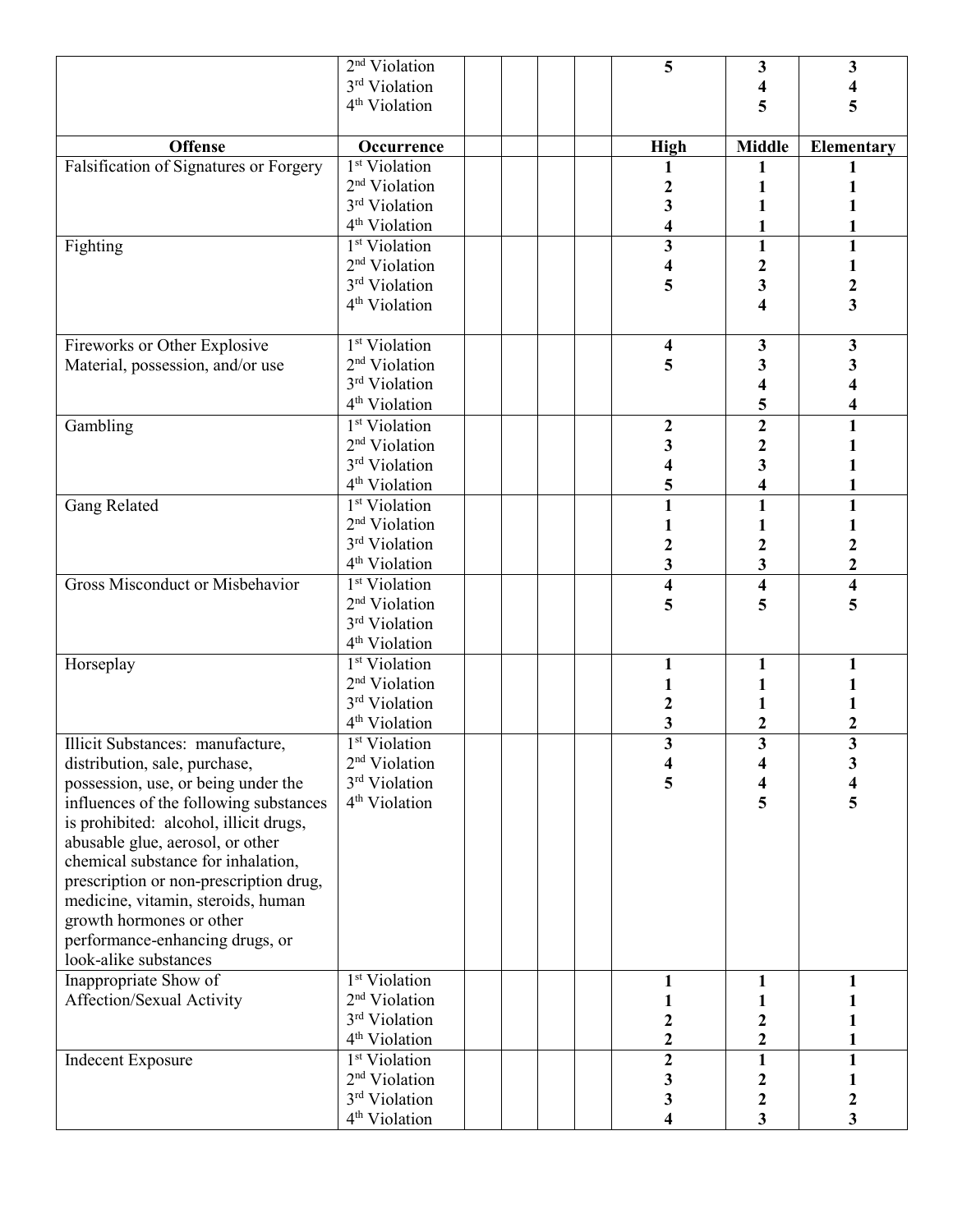| Insubordination, Defiance of School<br>Personnel's Authority | 1 <sup>st</sup> Violation<br>2 <sup>nd</sup> Violation<br>3rd Violation<br>4 <sup>th</sup> Violation |  |  | 1<br>$\boldsymbol{2}$<br>$\overline{\mathbf{3}}$<br>4 | 1<br>$\mathbf{1}$<br>$\boldsymbol{2}$<br>$\overline{\mathbf{3}}$ | 1<br>1<br>$\frac{2}{2}$                    |
|--------------------------------------------------------------|------------------------------------------------------------------------------------------------------|--|--|-------------------------------------------------------|------------------------------------------------------------------|--------------------------------------------|
|                                                              |                                                                                                      |  |  |                                                       |                                                                  |                                            |
| Interference                                                 | 1 <sup>st</sup> Violation                                                                            |  |  | $\boldsymbol{2}$                                      | $\boldsymbol{2}$                                                 | $\mathbf{1}$                               |
|                                                              | 2 <sup>nd</sup> Violation<br>3rd Violation                                                           |  |  | 3<br>3                                                | $\overline{\mathbf{c}}$<br>3                                     | $\mathbf{1}$<br>$\boldsymbol{2}$           |
|                                                              | 4 <sup>th</sup> Violation                                                                            |  |  | $\overline{\mathbf{4}}$                               | 4                                                                | $\overline{\mathbf{3}}$                    |
| <b>Offense</b>                                               | Occurrence                                                                                           |  |  | <b>High</b>                                           | <b>Middle</b>                                                    | <b>Elementary</b>                          |
| Intimidation/Retaliation                                     | <sup>1st</sup> Violation                                                                             |  |  | $\boldsymbol{2}$                                      | $\boldsymbol{2}$                                                 |                                            |
|                                                              | 2 <sup>nd</sup> Violation                                                                            |  |  | 3                                                     | $\overline{\mathbf{c}}$                                          | 1                                          |
|                                                              | 3rd Violation                                                                                        |  |  | 3                                                     | $\mathbf{3}$                                                     | $\frac{2}{3}$                              |
|                                                              | 4 <sup>th</sup> Violation                                                                            |  |  | 4                                                     | $\overline{\mathbf{4}}$                                          |                                            |
| Littering                                                    | 1 <sup>st</sup> Violation                                                                            |  |  | 1                                                     | $\mathbf{1}$                                                     |                                            |
|                                                              | 2 <sup>nd</sup> Violation                                                                            |  |  |                                                       | 1                                                                |                                            |
|                                                              | 3rd Violation                                                                                        |  |  | $\overline{\mathbf{c}}$                               | $\boldsymbol{2}$                                                 |                                            |
|                                                              | 4 <sup>th</sup> Violation                                                                            |  |  | $\overline{\mathbf{2}}$                               | $\overline{\mathbf{c}}$                                          | $\frac{2}{2}$                              |
| Loitering/Trespassing on School                              | 1 <sup>st</sup> Violation                                                                            |  |  | $\mathbf{1}$                                          | $\overline{\mathbf{1}}$                                          | $\overline{1}$                             |
| Property or at School-Sponsored                              | 2 <sup>nd</sup> Violation                                                                            |  |  |                                                       | 1                                                                |                                            |
| Events                                                       | 3 <sup>rd</sup> Violation                                                                            |  |  | $\mathbf{2}$                                          | 1                                                                |                                            |
|                                                              | 4 <sup>th</sup> Violation                                                                            |  |  | 3                                                     | $\overline{\mathbf{c}}$                                          |                                            |
| Paraphernalia                                                | 1 <sup>st</sup> Violation                                                                            |  |  | $\overline{2}$                                        | $\overline{2}$                                                   | $\overline{2}$                             |
|                                                              | 2 <sup>nd</sup> Violation<br>3rd Violation                                                           |  |  | 3                                                     | 3                                                                | $\overline{\mathbf{3}}$                    |
|                                                              | 4 <sup>th</sup> Violation                                                                            |  |  | 5                                                     | $\overline{\mathbf{4}}$<br>5                                     | 4<br>5                                     |
| Persistent Disobedience                                      | 1 <sup>st</sup> Violation                                                                            |  |  | 4                                                     | $\overline{\mathbf{4}}$                                          | $\overline{\mathbf{4}}$                    |
|                                                              | 2 <sup>nd</sup> Violation                                                                            |  |  |                                                       |                                                                  |                                            |
|                                                              | 3rd Violation                                                                                        |  |  |                                                       | 4                                                                |                                            |
|                                                              | 4 <sup>th</sup> Violation                                                                            |  |  |                                                       | $\overline{\mathbf{5}}$                                          | $\overline{\mathbf{5}}$                    |
| Physical Assault Against Employee,                           | $1st$ Violation                                                                                      |  |  | $\frac{5}{5}$                                         | $\overline{5}$                                                   | $\overline{2}$                             |
| Volunteer, or                                                | 2 <sup>nd</sup> Violation                                                                            |  |  |                                                       |                                                                  |                                            |
| Contractor                                                   | 3rd Violation                                                                                        |  |  |                                                       |                                                                  | $\begin{array}{c} 2 \\ 3 \\ 4 \end{array}$ |
|                                                              | 4 <sup>th</sup> Violation                                                                            |  |  |                                                       |                                                                  |                                            |
| Physical Assault Against Another                             | $1st$ Violation                                                                                      |  |  | 2                                                     | 1                                                                | $\mathbf{1}$                               |
| Pupil                                                        | 2 <sup>nd</sup> Violation                                                                            |  |  | 3                                                     | $\boldsymbol{2}$                                                 | 1                                          |
|                                                              | 3rd Violation                                                                                        |  |  | 4                                                     | 3                                                                | $\boldsymbol{2}$                           |
|                                                              | 4 <sup>th</sup> Violation                                                                            |  |  | 5                                                     | 4                                                                | 3                                          |
| Physical or Verbal Altercation                               | 1 <sup>st</sup> Violation                                                                            |  |  | $\mathbf{1}$                                          | $\mathbf{1}$                                                     | $\mathbf{1}$                               |
|                                                              | 2 <sup>nd</sup> Violation                                                                            |  |  | 2                                                     | $\boldsymbol{2}$                                                 | 1                                          |
|                                                              | 3rd Violation                                                                                        |  |  | 3                                                     | $\mathbf{3}$                                                     | $\frac{2}{3}$                              |
|                                                              | 4 <sup>th</sup> Violation                                                                            |  |  | 4                                                     | 4                                                                |                                            |
| Physical Contact                                             | 1 <sup>st</sup> Violation                                                                            |  |  | 1                                                     | $\mathbf{1}$                                                     | $\mathbf{1}$                               |
|                                                              | 2 <sup>nd</sup> Violation                                                                            |  |  |                                                       | $\mathbf{1}$                                                     | 1                                          |
|                                                              | 3rd Violation                                                                                        |  |  | $\boldsymbol{2}$                                      | $\boldsymbol{2}$                                                 | $\mathbf{1}$                               |
|                                                              | 4 <sup>th</sup> Violation                                                                            |  |  | $\overline{2}$                                        | $\overline{2}$                                                   | $\overline{2}$                             |
|                                                              |                                                                                                      |  |  |                                                       |                                                                  |                                            |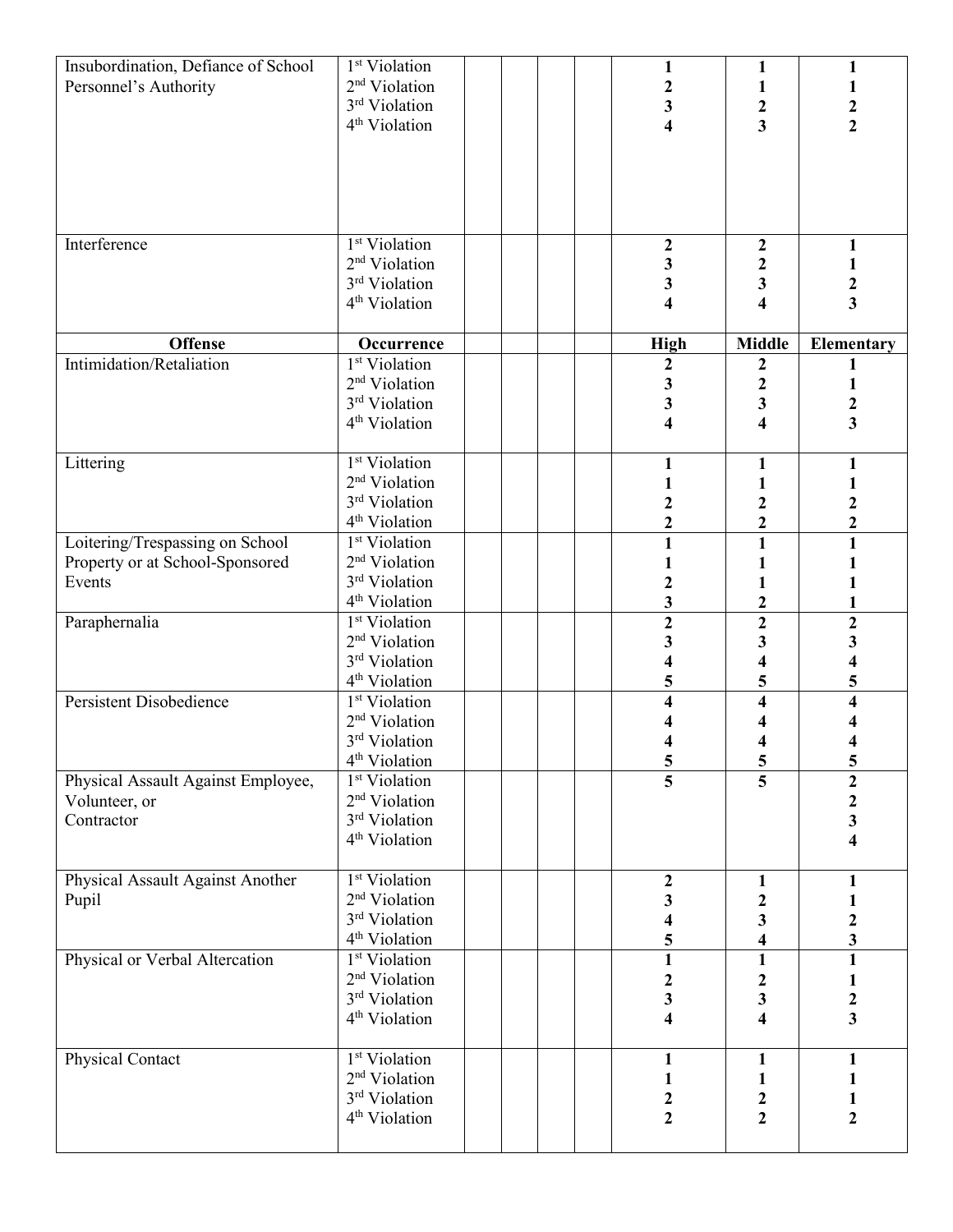| Plagiarism                        | 1 <sup>st</sup> Violation                              |  | 1                       | $\mathbf{1}$            | 1                                          |
|-----------------------------------|--------------------------------------------------------|--|-------------------------|-------------------------|--------------------------------------------|
|                                   | 2 <sup>nd</sup> Violation                              |  |                         | 1                       |                                            |
|                                   | 3rd Violation                                          |  |                         | $\boldsymbol{2}$        |                                            |
|                                   | 4 <sup>th</sup> Violation                              |  | $\frac{2}{3}$           | $\overline{2}$          | $\frac{2}{2}$                              |
|                                   |                                                        |  |                         |                         |                                            |
|                                   |                                                        |  |                         |                         |                                            |
| Pornography                       | 1 <sup>st</sup> Violation                              |  | $\boldsymbol{2}$        | $\boldsymbol{2}$        | 1                                          |
|                                   | 2 <sup>nd</sup> Violation                              |  | 3                       | 3                       |                                            |
|                                   | 3rd Violation                                          |  | 4                       | $\overline{\mathbf{4}}$ |                                            |
|                                   | 4 <sup>th</sup> Violation                              |  | 5                       | 4                       |                                            |
| Profanity and/or Obscenity        | 1 <sup>st</sup> Violation                              |  | $\mathbf{1}$            | $\mathbf{1}$            | $\mathbf{1}$                               |
|                                   | 2 <sup>nd</sup> Violation                              |  | 1                       | $\mathbf{1}$            | 1                                          |
|                                   | 3rd Violation                                          |  | $\mathbf{2}$            |                         |                                            |
|                                   | 4 <sup>th</sup> Violation                              |  | $\overline{\mathbf{3}}$ | $\frac{2}{2}$           | $\frac{2}{2}$                              |
|                                   |                                                        |  |                         |                         |                                            |
| Sexual Harassment                 | 1 <sup>st</sup> Violation                              |  | $\boldsymbol{2}$        | $\mathbf{1}$            | $\mathbf{1}$                               |
|                                   | 2 <sup>nd</sup> Violation                              |  | $\mathbf{3}$            | $\boldsymbol{2}$        |                                            |
|                                   | 3rd Violation                                          |  | $\mathbf{3}$            |                         |                                            |
|                                   | 4 <sup>th</sup> Violation                              |  | $\overline{\mathbf{4}}$ | $\frac{2}{3}$           | $\begin{array}{c} 2 \\ 2 \\ 2 \end{array}$ |
|                                   |                                                        |  |                         |                         |                                            |
|                                   |                                                        |  |                         |                         |                                            |
|                                   |                                                        |  |                         |                         |                                            |
|                                   |                                                        |  |                         |                         |                                            |
| Snowballs                         | <sup>1st</sup> Violation                               |  | $\mathbf{1}$            | $\mathbf{1}$            | 1                                          |
|                                   | 2 <sup>nd</sup> Violation                              |  |                         |                         |                                            |
|                                   | 3rd Violation                                          |  | $\boldsymbol{2}$        | $\mathbf{1}$            |                                            |
|                                   |                                                        |  | $\mathbf 2$             | $\boldsymbol{2}$        | $\mathbf 2$                                |
|                                   | 4 <sup>th</sup> Violation                              |  | $\overline{\mathbf{3}}$ | $\overline{\mathbf{3}}$ | $\overline{2}$                             |
| <b>Offense</b>                    | Occurrence                                             |  | <b>High</b>             | <b>Middle</b>           | <b>Elementary</b>                          |
| Stalking                          | 1 <sup>st</sup> Violation                              |  | 1                       | 1                       | 1                                          |
|                                   | 2 <sup>nd</sup> Violation                              |  | 2                       | $\boldsymbol{2}$        |                                            |
|                                   |                                                        |  |                         |                         |                                            |
|                                   | 3rd Violation                                          |  | 3                       | $\mathbf 2$             | $\boldsymbol{2}$                           |
|                                   | 4 <sup>th</sup> Violation                              |  | 4                       | $\overline{\mathbf{3}}$ | $\overline{\mathbf{c}}$                    |
|                                   |                                                        |  | $\mathbf{1}$            | $\overline{1}$          | $\overline{1}$                             |
| Tardy                             | <sup>1st</sup> Violation                               |  |                         |                         |                                            |
|                                   | 2 <sup>nd</sup> Violation                              |  |                         | 1                       |                                            |
|                                   | 3rd Violation                                          |  | $\mathfrak{D}$          |                         |                                            |
|                                   | 4 <sup>th</sup> Violation                              |  |                         |                         |                                            |
| <b>Technology Abuse</b>           | $1st$ Violation                                        |  | 1                       | 1                       | 1                                          |
|                                   | 2 <sup>nd</sup> Violation                              |  | 2                       | 2                       | 2                                          |
|                                   | 3rd Violation                                          |  | 3                       | 3                       | 3                                          |
|                                   | 4 <sup>th</sup> Violation                              |  |                         | 4                       | 4                                          |
| Theft                             | $1st$ Violation                                        |  | $\overline{2}$          | $\mathbf{1}$            | $\mathbf{1}$                               |
|                                   | 2 <sup>nd</sup> Violation                              |  | 3                       | $\mathbf{1}$            |                                            |
|                                   | 3rd Violation                                          |  | 4                       | $\boldsymbol{2}$        | 2                                          |
|                                   | 4 <sup>th</sup> Violation                              |  | 5                       | $\overline{\mathbf{3}}$ | $\overline{\mathbf{3}}$                    |
| Tobacco                           | 1 <sup>st</sup> Violation                              |  | $\mathbf{1}$            | $\mathbf{1}$            | $\mathbf{1}$                               |
|                                   | 2 <sup>nd</sup> Violation                              |  | 2                       | 1                       |                                            |
|                                   |                                                        |  |                         |                         |                                            |
|                                   | 3rd Violation                                          |  | 3                       | $\boldsymbol{2}$        | $\boldsymbol{2}$                           |
| Truancy                           | 4 <sup>th</sup> Violation<br>1 <sup>st</sup> Violation |  |                         | 3<br>$\mathbf{1}$       | $\overline{\mathbf{c}}$<br>1               |
|                                   | 2 <sup>nd</sup> Violation                              |  |                         | 1                       |                                            |
|                                   |                                                        |  |                         | 1                       |                                            |
|                                   | 3rd Violation<br>4 <sup>th</sup> Violation             |  | 2                       | $\mathbf{2}$            | $\mathbf 2$                                |
|                                   |                                                        |  |                         |                         | $\mathbf{1}$                               |
| Vandalism/Destruction of Property | 1 <sup>st</sup> Violation                              |  | $\boldsymbol{2}$        | $\mathbf{1}$            |                                            |
|                                   | 2 <sup>nd</sup> Violation                              |  | $\boldsymbol{2}$        | $\boldsymbol{2}$        | $\boldsymbol{2}$                           |
|                                   | 3rd Violation                                          |  | 3                       | $\boldsymbol{2}$        | $\overline{\mathbf{c}}$                    |
| Vaping                            | 4 <sup>th</sup> Violation<br><sup>1st</sup> Violation  |  | $\mathbf{1}$            | 3<br>$\mathbf{1}$       | $\overline{\mathbf{3}}$<br>$\mathbf{1}$    |